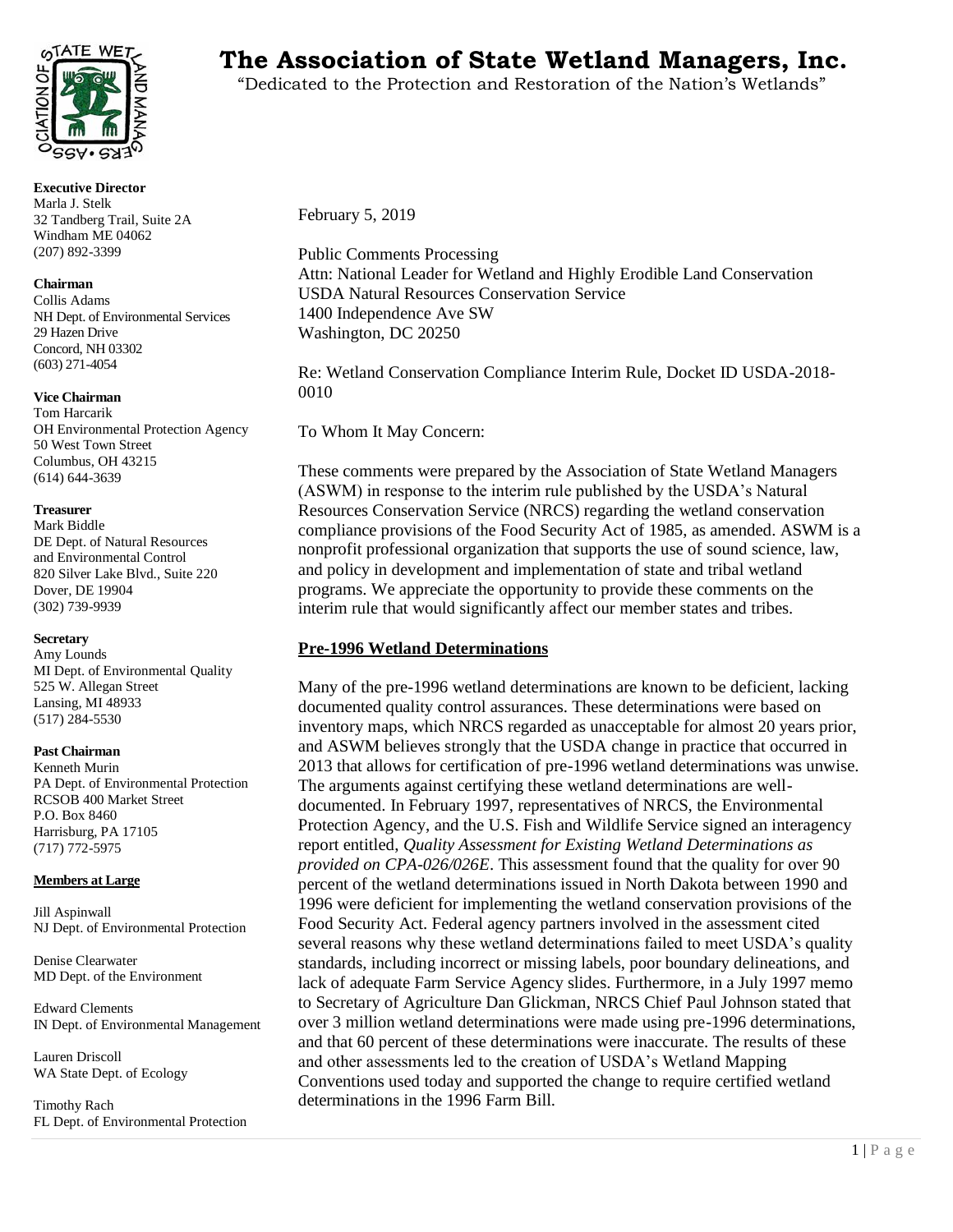Our concerns are further supported by the January 2017 Office of Inspector General (OIG) audit report of the Wetland Conservation Provisions in the Prairie Pothole Region. That report explained that the decision by the USDA to certify wetland determinations made between November 28, 1990, and July 3, 1996, demonstrated that pre-1996 determinations are not of sufficient quality to determine eligibility for USDA program benefits. That report found that, of the cases reviewed, 75% of wetlands that should have been protected were not, and became subject to drainage, degradation, and loss. Allowing the certification of pre-1996 wetland determinations in the manner implemented by USDA in 2013 weakened the disincentive for draining wetlands and eroded the public benefits that were the intent of Congress when Wetland Conservation Compliance provisions were enacted into law.

In light of these findings, the Association requests that the USDA discontinue the certification of pre-1996 wetland determinations and resume the use of up-to-date, technically rigorous methods for wetland determinations, consistent with the recommendations of the OIG report and the Congressional intent of Wetland Conservation Compliance provisions of the Farm Bill. The ASWM acknowledges the pressure on USDA to complete wetland determinations in a timely manner; however, it is imperative that the quality and accuracy of these determinations not be compromised.

# **Definitions**

The interim rule adds a number of definitions to the regulation, including those for pothole, playa, and pocosin. The NRCS has indicated its intention to define these wetland types in the regulation for the first time to provide consistency and transparency in wetland identification, as these wetland types exhibit unique hydrologic characteristics that require corresponding criteria to properly identify them. In addition to these wetland types, the interim rule also includes proposed definitions for "best drained condition," "normal climatic conditions," and "wetland hydrology." These definitions must be science-based and, where applicable, consistent with U.S. Fish and Wildlife Service and National Wetlands Inventory definitions, protocols, and practices. The definitions in the interim rule appear to be consistent with those standards.

## **Minimal Effects**

Both the Food Security Act and 7 CFR part 12 provide for an exemption from the wetland compliance provisions if an action has only minimal effects on the hydrological and biological functions of the subject wetland and other wetlands in the area. As stated in the interim rule, previous regulatory language required an on-site evaluation for both the subject wetland and all wetlands in the area to determine minimal effects, a requirement the agency found "overly burdensome." To address this issue, the interim rule removes the requirement for an on-site evaluation of other wetlands in the area, instead allowing for this assessment to be based on "a general knowledge of wetlands in the area." ASWM strongly recommends defining "general knowledge" as it relates to assessing the ecological functions and values of related wetlands in the area for the purposes of minimal effects determinations, as well as retaining the requirement for an on-site evaluation of the subject wetland. This assessment should be a scientifically sound process that utilizes defensible measurements of the related wetland functions and values, while also considering the highly dynamic nature of wetlands across time and space as affected by climatic change within and between years.

Again, the ASWM acknowledges that completing an on-site functional assessment of wetlands in the area is not always possible. At the same time, it is vital that off-site minimal effects assessments of these related wetlands be science-based and technically defensible. Therefore, in addition to having "a general knowledge" of wetlands in the area, the ASWM encourages NRCS to put in place a consistent, sciencebased methodology and process for completing off-site assessments of these wetlands.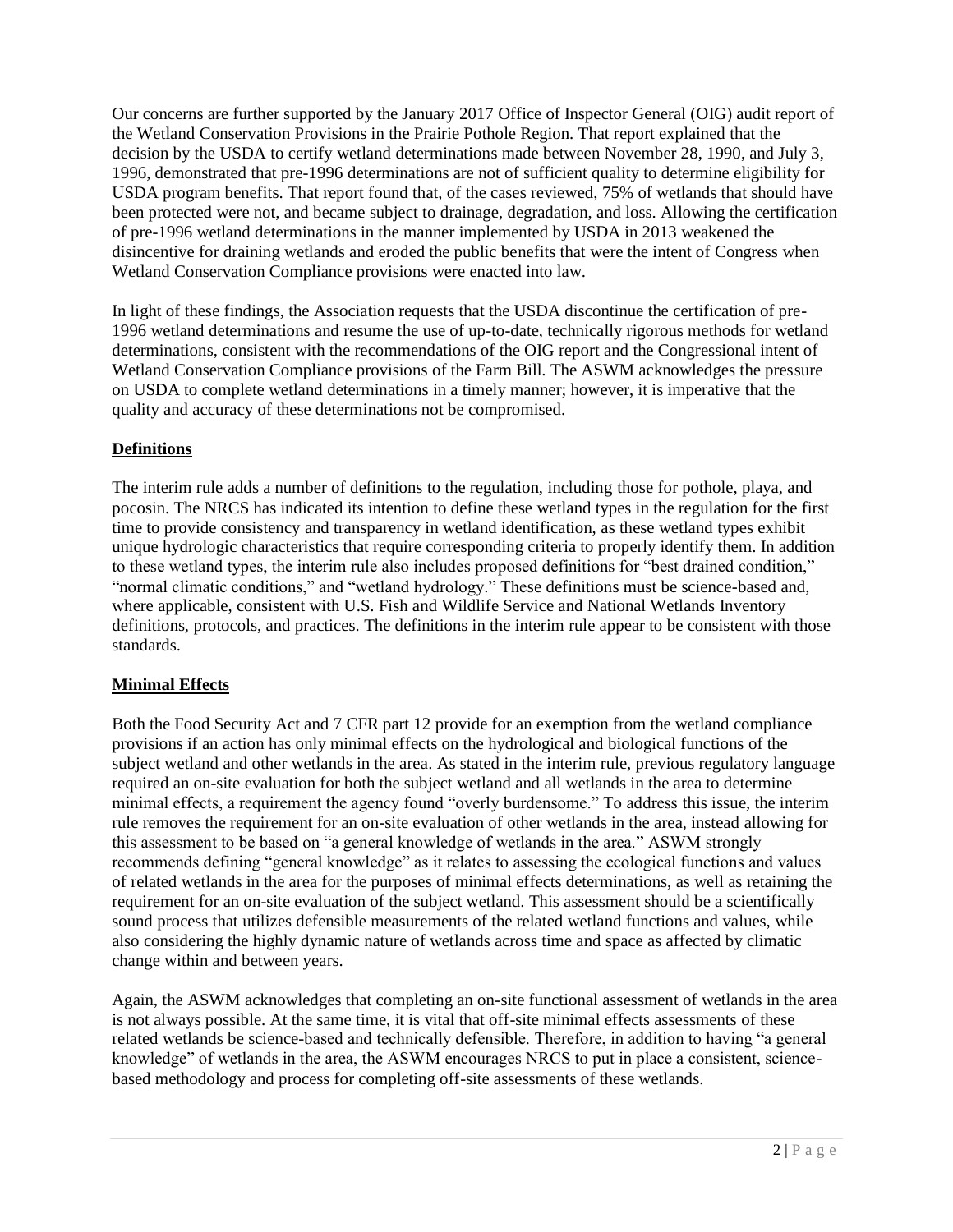## **Wetland Hydrology Criteria**

In an effort to clarify the process used to determine whether hydrology criteria are met for certain wetland types, the interim rule would amend the regulation to reflect the decision by NRCS to move from a strict, number-based approach applied across multiple geographic regions to one based on "more readily observable and easily quantifiable criteria." ASWM acknowledges that moving from a specific "number of days" standard to this approach places the agency's process for identifying wetlands more in line with the wider wetland scientific community, and we support this clarification.

In addition, the interim rule specifically includes observations from aerial imagery to indicate "the presence of conditions resulting from inundation or saturation during the growing season." With observations from aerial imagery now specifically included as hydrologic indicators, the ASWM strongly urges NRCS to incorporate the use of spring imagery when making wetland determinations. The current wetland determination process does not consistently utilize spring imagery, and instead largely relies on imagery from late summer, typically the driest part of the year. The vast majority of wetlands in the Prairie Pothole Region, as well as in several other regions of the country, are seasonal in nature and are critical to the production of waterfowl, upland game birds, and the protection of water quality and flood attenuation. Traditional aerial images obtained in later summer months mostly fail to consistently capture these important seasonal wetlands. To address this, ASWM strongly recommends that National Wetlands Inventory data be a required source in the wetland determination process. Spring imagery, used in combination with traditional late summer FSA imagery, National Wetlands Inventory data, updated soils maps, LiDAR data, and physical site visits, will ensure that the wetland determination process is as accurate and technically robust as possible, serving farmers, our nation's natural resources, and American taxpayers.

## **Precipitation Data**

The interim rule relies on precipitation data from a historically dry period (1971-2000), further limiting the number and size of seasonal wetlands subject to the wetland conservation compliance requirements. Coupled with the mid-summer imagery, this focus on drier rather than wetter conditions significantly skews wetland maps towards excluding seasonal wetlands. Even more concerning is that the interim rule contains no scientific analysis of the impacts of using this outdated information. At a minimum, for NRCS to rely on outdated 1971-2000 precipitation data to determine wetland hydrology under normal climatic conditions, NRCS should have to limit the use of this outdated precipitation data to any very limited situations where the producer can demonstrate special circumstances in which using current normal climatic conditions would create a demonstrably unfair result. ASWM recommends that NRCS utilize 30-year precipitation data (WETS tables) that reflects current conditions as that would seem to be the appropriate data set to employ.

## **Environmental Assessment**

ASWM also is concerned that NRCS failed to prepare an Environmental Assessment (EA) when it began certifying pre-1996 wetland determinations in 2013. While an EA was prepared for this interim rule, its scope was limited only to the changes being made in the regulation, which are referred to as "clarifications" in the rule. The EA itself states that, "[u]nder the No Action Alternative, USDA would not update its regulations," and points out that the changes in the interim rule "merely clarify some aspects of technical procedures already being used by USDA." In other words, without this rule, NRCS would continue to follow these procedures, which lack transparency about its standard practices. While we appreciate NRCS providing this increased transparency now on changes made in the past, it is gravely concerning that there appears to have been no formal analysis or review of the environmental impacts of NRCS certifying pre-1996 wetland determinations, despite the fact that pre-1996 wetland determinations have been shown to significantly reduce the number of valuable wetlands protected under Swampbuster.